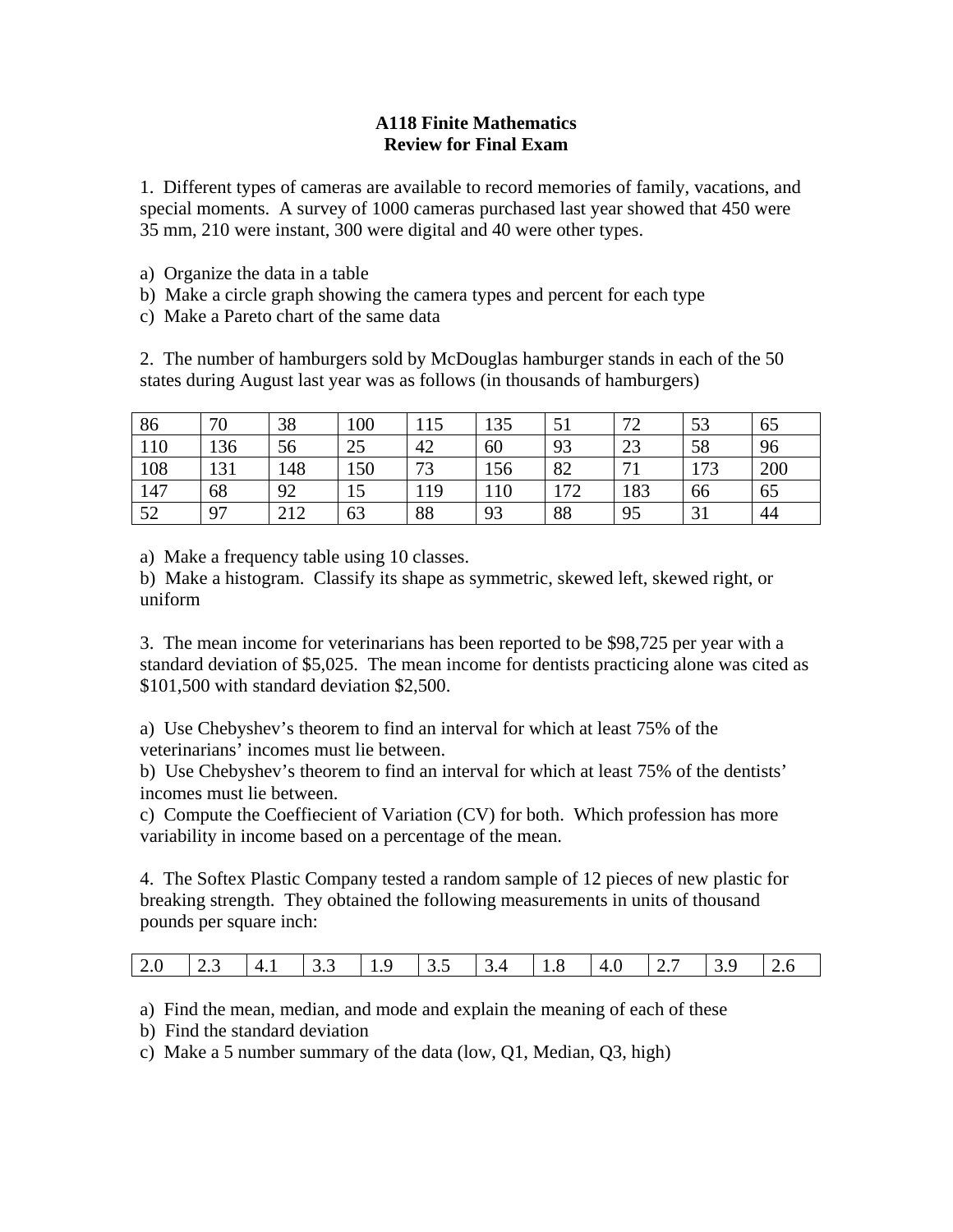5. Joanne is the general manager of a large new office complex with eight new photocopying machines. Over the past year she obtained the following data where  $x =$  the number of copies made by a machine in thousands

 $y =$  total maintenance cost of this machine in dollars

| $\mathbf{v}$             | $\sim$                   | 1 O          | $\sim$   | ററ               | $\Omega$                        | $\bigcap$ | $\Delta$     | 1 V           |
|--------------------------|--------------------------|--------------|----------|------------------|---------------------------------|-----------|--------------|---------------|
| $\overline{\phantom{a}}$ | $\overline{\phantom{m}}$ | 10           | <u>.</u> | ر ب              | ◡                               | رے        | ZU           |               |
| $\rightarrow$            | 38                       | $\sim$<br>ىر | 4ა       | $\sqrt{2}$<br>49 | $\overline{\phantom{0}}$<br>-54 | 44        | $\sim$<br>ັບ | ∼<br><b>*</b> |

a) Draw a scatter diagram

- b) Is the linear correlation high, moderate, or none?
- c) Find the equation of the trendline (linear reqression line)
- d) Use the equation to estimate the cost for a machine that has made 30 thousand copies.

6. The Aim 'n Shoot Camera company wants to estimate the probability that one of their cameras is defective. A random sample of 400 new cameras shows that 24 are defective. What is the probability that a camera selected at random will be defective?

7. In a market survey, a random sample of people were asked two questions. Did they buy Sparkle toothpaste last month and did they see an ad for Sparkle on TV last month. The responses are in the table:

|                | <b>Bought Sparkle</b> | Did not buy Sparkle | Total |
|----------------|-----------------------|---------------------|-------|
| Saw ad on TV   |                       |                     |       |
| Did not see ad |                       | 40                  |       |
| Total          |                       | 90                  |       |

If a customer is selected at random from this group, find the probability that:

- a) The customer saw the ad
- b) The customer saw the ad and bought Sparkle toothpaste
- c) The customer bought Sparkle toothpaste given that the customer saw the ad

8. The college health center did a campus-wide survey of students and found that 12% smoke. A group of 10 students randomly come together on the patio outside the student cafeteria and sit at the same table. Assume that a student who ordinarily smokes will smoke at this time. Find the probability that

- a) no one at the table smokes
- b) at least one student smokes
- c) more than 5 students smoke
- d) all the students smoke